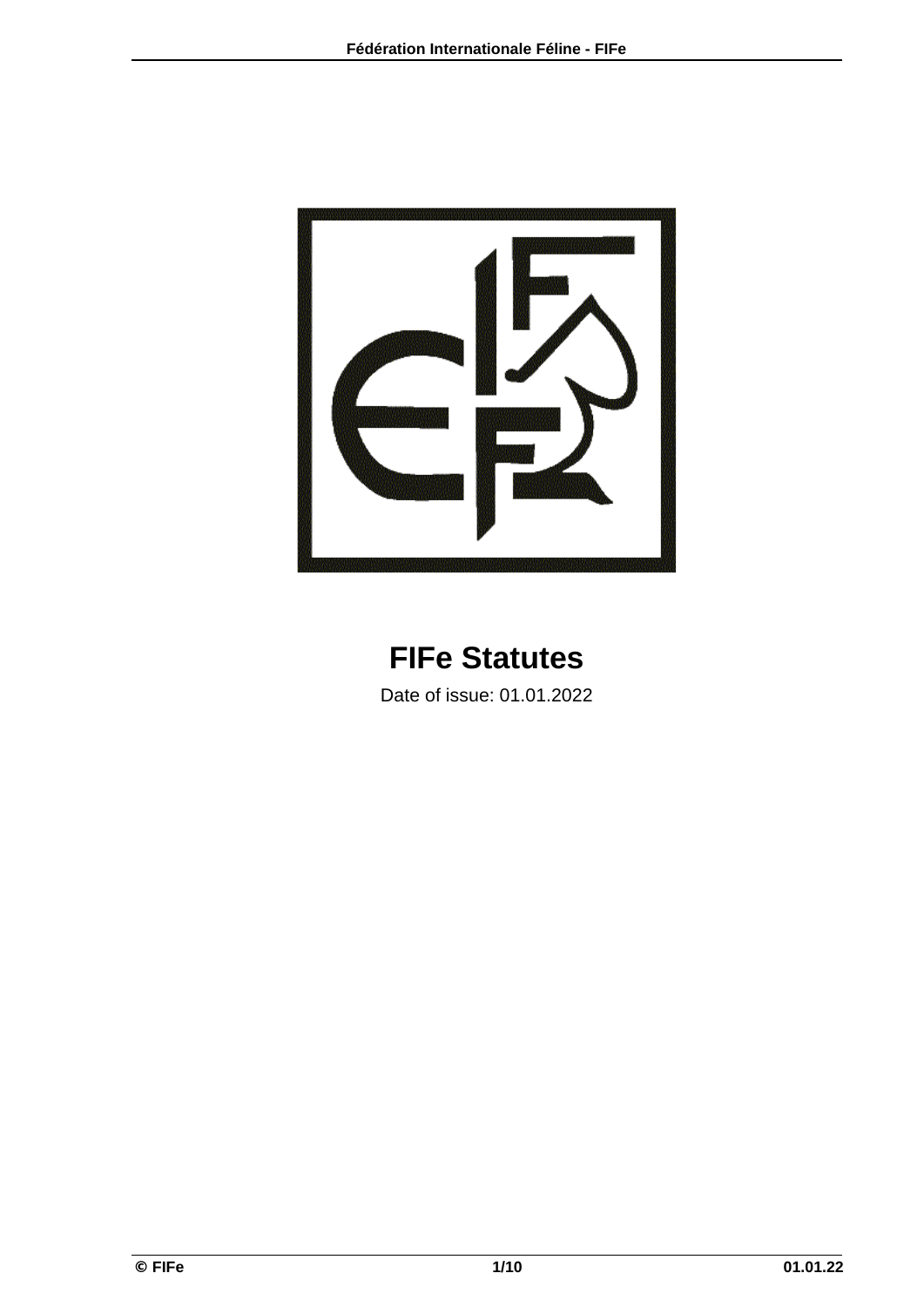# **STATUS OF CHANGES**

*For previous changes to the Statutes than those listed below, please refer to the separate document "FIFe Statutes, Rules & Standards – History of Changes" available in the section "Rules & Forms" on the FIFe website.* 

| $\sqrt{2}$              | <b>Status</b> | <b>Remarks</b>   |  |
|-------------------------|---------------|------------------|--|
| <b>Edition 01.01.22</b> |               |                  |  |
|                         |               | No modifications |  |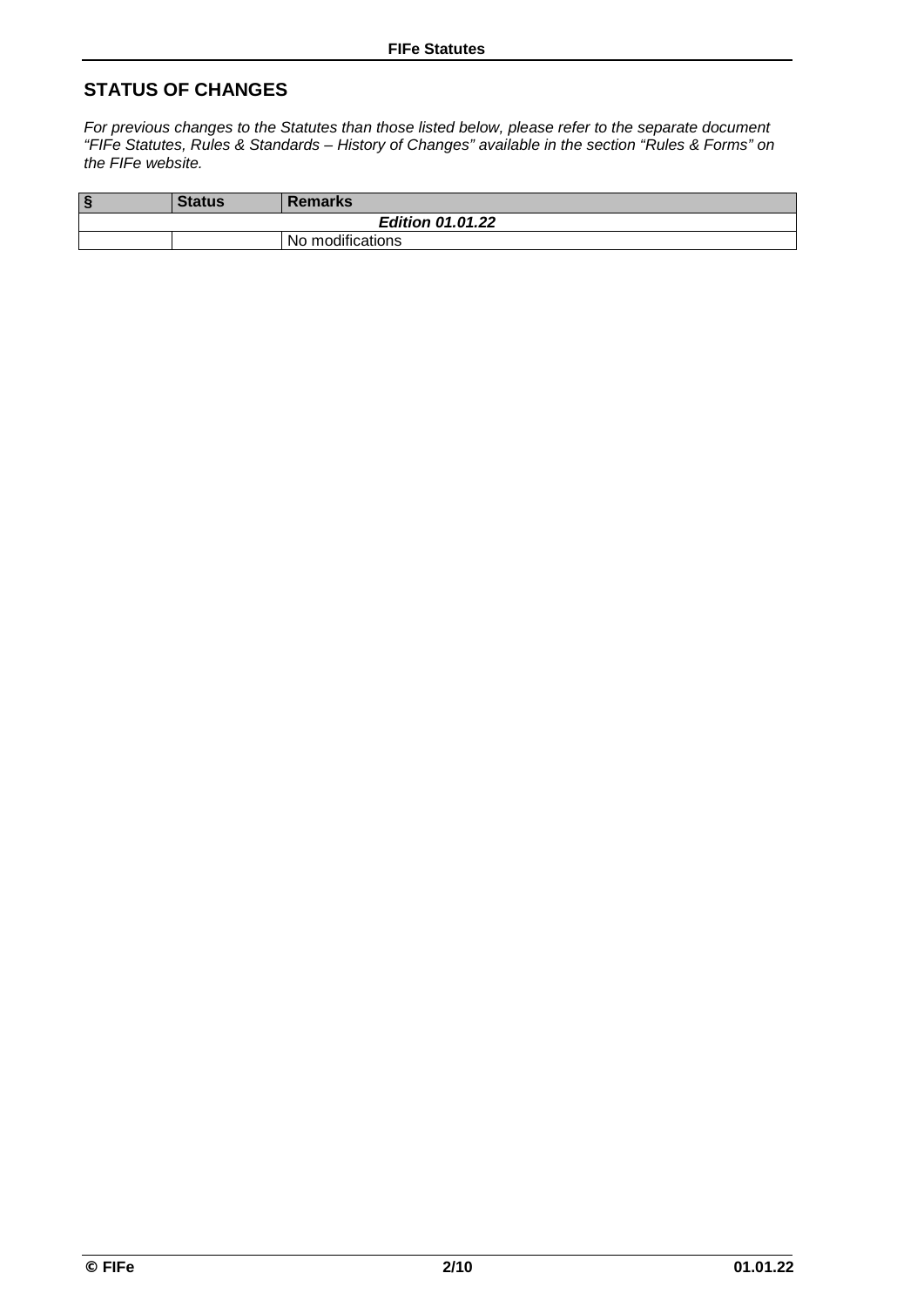# TABLE OF CONTENTS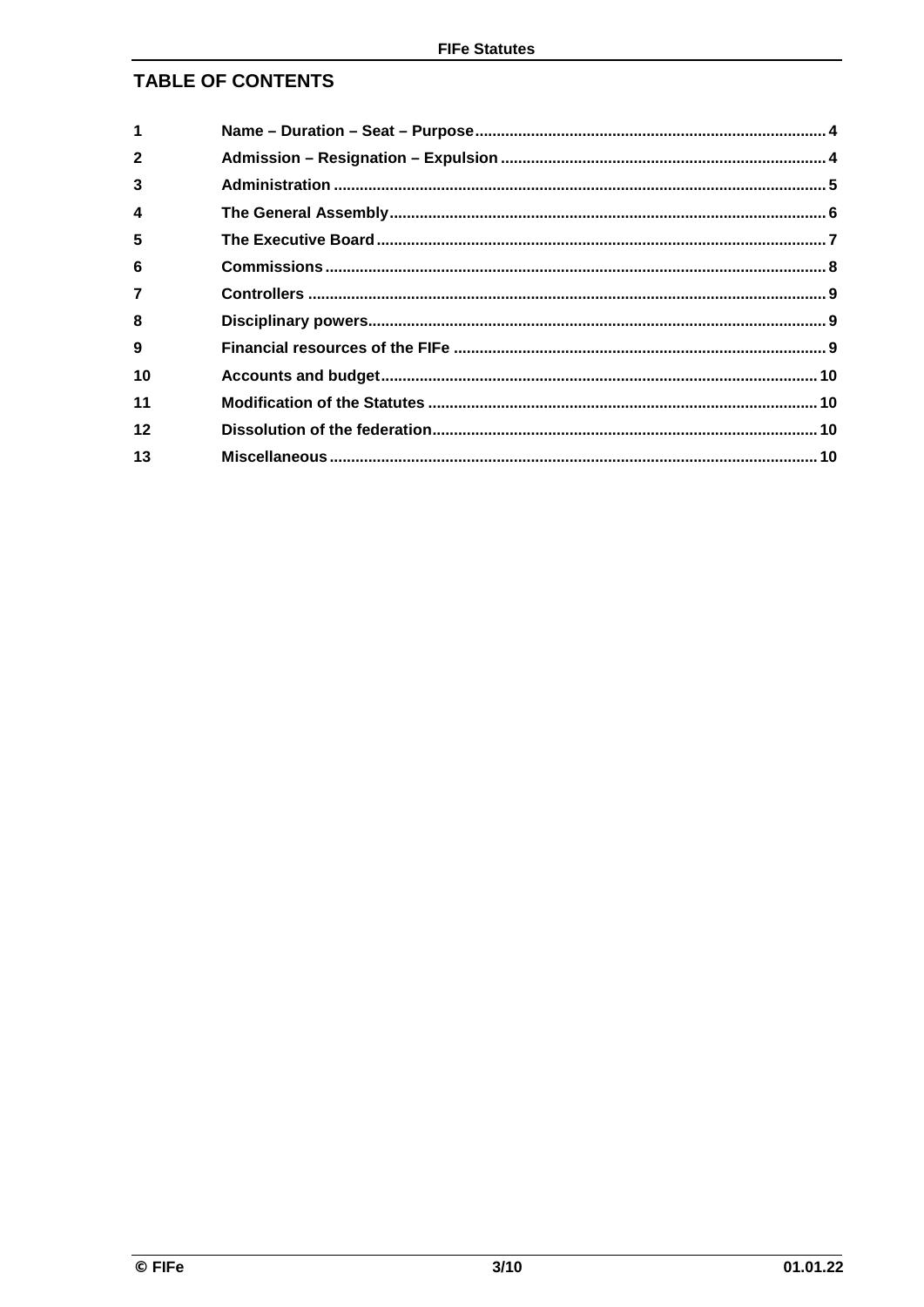# **1 Name – Duration – Seat – Purpose**

# **1.1**

The clubs and federations of clubs including any clubs which will in the future become Members or members of Members shall constitute an International Federation of unlimited duration.

# **1.2**

This Federation shall be known as the:

#### **"FEDERATION INTERNATIONALE FELINE" (FIFe) (International Feline Federation)**

It shall take the legal form of a non-profit-making association, governed by the Grand Duchy of Luxembourg's Civil Code, in particular the legislation of 21 April 1928, and by the present Statutes.

The Seat of the Federation shall be in the Grand Duchy of Luxembourg.

# **1.3**

The Federation shall not make any decision which might be detrimental to the national character and individuality of any Member.

# **1.4**

The purpose of the FIFe is to unite all clubs, associations and federations of clubs irrespective of their nationality or legal domicile, that take an interest in cats of domestic origin, pedigreed or not.

The FIFe encourages the breeding of cats and the improvement of breeds and shall be committed to the promotion of their welfare.

In particular, the Federation shall be concerned with:

- a) Standardising regulations regarding Judges, Shows and Show Titles, etc.
- b) Definition of breeds and standardisation of the breed standards.
- c) Recognition and harmonisation of the Pedigree Registers (LO) and initial and experimental registers (RIEX) of each country, whilst endeavouring to institute a sole Register of each aforementioned type in each country. The FIFe is at liberty to check such Registers without encroaching on the independence of each Member.
- d) The institution and regulation of an International Register of Prefixes (cattery names).
- e) The compilation of an Official List of Judges authorised by the Federation.
- f) The issue of any required authorisation or permit for National and International Shows.

This enumeration is not exhaustive. The FIFe is entitled to engage in any activity in connection with cats of domestic origin, pedigreed or not.

# **2 Admission – Resignation – Expulsion**

# **2.1**

The minimum number of Members is fixed at three. The founding Members were "Koninklijke Kattenvereniging van Vlaanderen", Belgium, "Fédération Féline Française", France and "Societa Felina Italiana", Italy.

Only one Member per country can be admitted, subject to the current situation and to the vested rights currently applicable to Members coming from the same country.

# **2.2**

All decisions of the FIFe shall be binding upon all Members and members of such clubs.

# **2.3**

The statutes and rules of the Members of the FIFe must contain a clause whereby its members are bound by the decisions of the FIFe.

# **2.4**

To become a Member of the FIFe, the candidate must submit its application in writing to the General Secretary. This application has to include exact information about the candidate, especially its regulations and restrictions, a membership list of the board of directors as well as the technical board members. In addition, the application has to include the unconditional acknowledgement of the FIFe regulations and restrictions.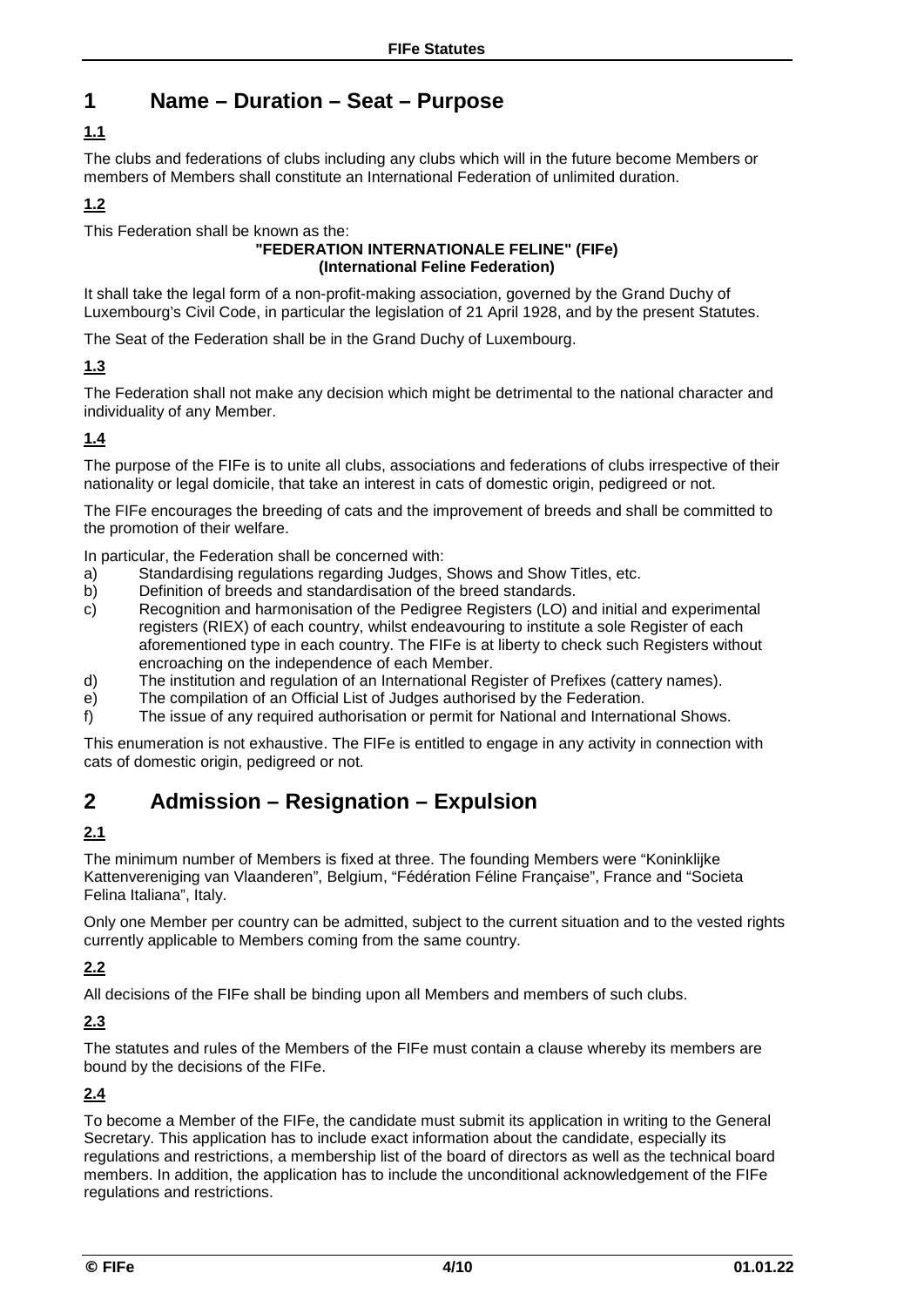#### **FIFe Statutes**

The candidate has to prove itself through the mentorship of a FIFe Member. If the application is complete, the candidature will be submitted at the next General Assembly.

In the case of acceptance by the General Assembly, the candidate has a probationary period of three (3) years; within this timeframe it has the same rights as an ordinary Member, with the exception of the right to vote.

The Mentor is responsible for the payment of the FIFe fees of the candidate.

No Member may act as Mentor or for more than one candidate for membership of the FIFe.

#### **2.5**

After the probationary period has elapsed, the candidature will be submitted by the Mentor Member to the next General Assembly. The Assembly then decides, taking into consideration the opinion of the Mentor Member, whether to accept or reject - possibly without giving reasons. The probationary period can be extended to one additional year on the proposal of the Mentor Member.

Resolutions pertaining to admission are valid only if approved by a qualified majority (3/4) of the Members present.

When the General Assembly has thus granted full membership to a probationary Member this Member obliges itself to respect and maintain the aims, purposes and principles of the FIFe and will refrain from damaging the FIFe by written or verbal statements or by actions.

#### **2.6**

Members of the FIFe undertake not to allow their members to:

- take part, directly or indirectly in shows organised by non-FIFe associations; exceptions with respect to participation at shows are listed in § 8.2 of the Show Rules
- to be actively involved in non-FIFe associations as a functionary or as a judge.

Special exceptions may be granted by the Executive Board of FIFe.

#### **2.7**

Members of the FIFe may only accept individuals domiciled in their countries and individuals, who are temporarily living outside their countries of domicile as members of their clubs.

If Members of the FIFe wish to accept individuals, who are living abroad, the procedure, as outlined in § 2.5 of the General Rules, must be followed.

#### **2.8**

Membership of the FIFe shall terminate:

- a) By resignation sent by registered letter, at least six months in advance, to the General Secretary of the FIFe and for the end of a financial year
- b) By expulsion for a serious offence in particular for non-observance of the Statutes and Rules, for refusal to pay dues, etc.

The expulsion will be checked into and then proposed by the Executive Board at the next General Assembly which will decide by a qualified (3/4) majority of the Members present.

The decision reached will take effect immediately and shall be irrevocable. However, major changes in the structure of the Member so excluded may justify that body in re-applying for membership.

# **3 Administration**

#### **3.1**

The administrative bodies of the FIFe are:

- The General Assembly of Members
- The Executive Board
- The Commissions
- The Controllers.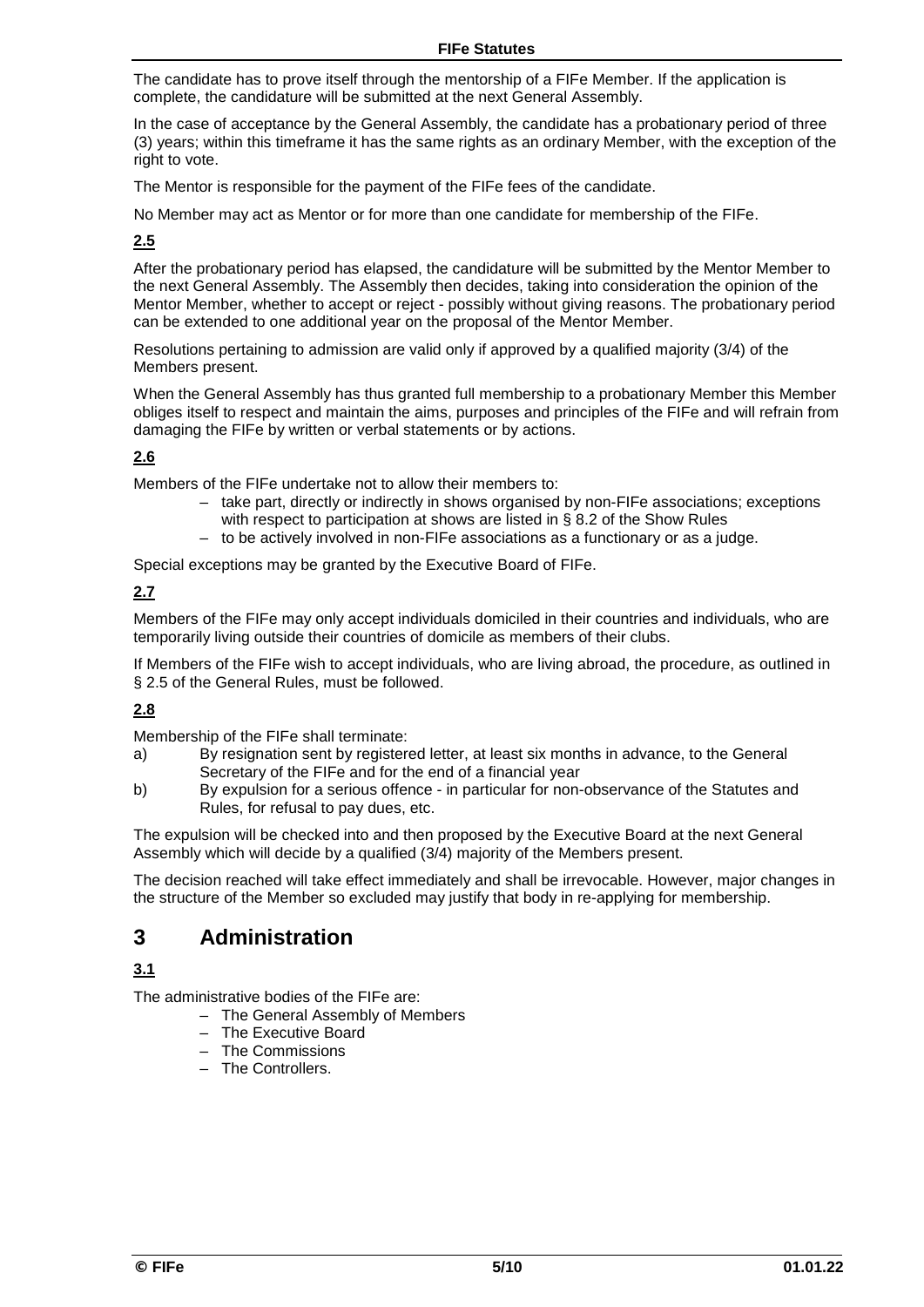# **4 The General Assembly**

# **4.1**

The General Assembly is the highest authority of the FIFe. It shall consist of the delegates of the Members.

Each Member is entitled to representation by one voting delegate.

A voting delegate can only represent one Member.

In addition to a voting delegate, each Member will be entitled to a second person in an advisory capacity.

In case of a tie the President shall have the deciding vote.

# **4.2**

The duties of the General Assembly will be:

- To elect the members of the Executive Board, of the Commissions and the Controllers.
- To approve or reject the annual budget and the accounts. Approval of the annual accounts shall constitute a discharge of the Treasurer.
- To decide on the candidature of new Members.
- To decide on the expulsion of a Member in accordance with § 2.8.
- To evaluate the management of the Executive Board and give discharge of responsibility to this Board.

Moreover, the General Assembly shall have all other rights granted by the Statutes which have not been expressly granted to another administrative body.

# **4.3**

The Assembly shall meet at least once a year.

It shall be convened by the President for an Ordinary Meeting or, for an Extraordinary Meeting, at the request of one fifth of the Members of the FIFe.

### **4.4**

In order to take valid decisions at least one half of all the Members of the FIFe must be present at the General Assembly.

# **4.5**

A majority of votes at the General Assembly can be reached in the following ways, in all cases it is based on a majority of those Members who are present or represented:

- a) Absolute majority the candidate or proposal achieves more than half the votes cast;<br>b) Qualified or 3/4 majority which is required in cases of admission, expulsion and mod
- b) Qualified or 3/4 majority which is required in cases of admission, expulsion and modification of the Statutes.

Decisions of the General Assembly are only valid and binding when confirmed by an absolute majority of those Members who are present and represented. In the case of electing functionaries and providing there is more than one candidate, from the fourth round of voting onwards a simple majority is sufficient.

The Members of the General Assembly shall vote by a show of hands; if requested by a Member, voting shall be conducted by secret ballot.

# **4.6**

The General Assembly is presided over by the President of the FIFe who is entitled to delegate his powers to a chairman for the meeting concerned.

The minutes of the meeting are kept by the General Secretary or by a substitute who shall submit such minutes for verification to three persons who have attended the Assembly, the so-called Controllers of the Minutes. These Controllers will check the English, French and German versions of the minutes. The minutes in all three languages are then signed by the President.

# **4.7**

The Members of the FIFe are convened ninety (90) days before the date set for the General Assembly. They can send their proposals to the General Secretary sixty (60) days before the General Assembly. The procedure to send proposals to modify the Statutes is listed in § 11.1.

They shall receive the Agenda in which the proposals of Members are set out, thirty-five (35) days before the date set for the Meeting.

The Members shall be informed of the decisions of the General Assembly by minutes containing all such decisions which shall be sent within a defined time scale.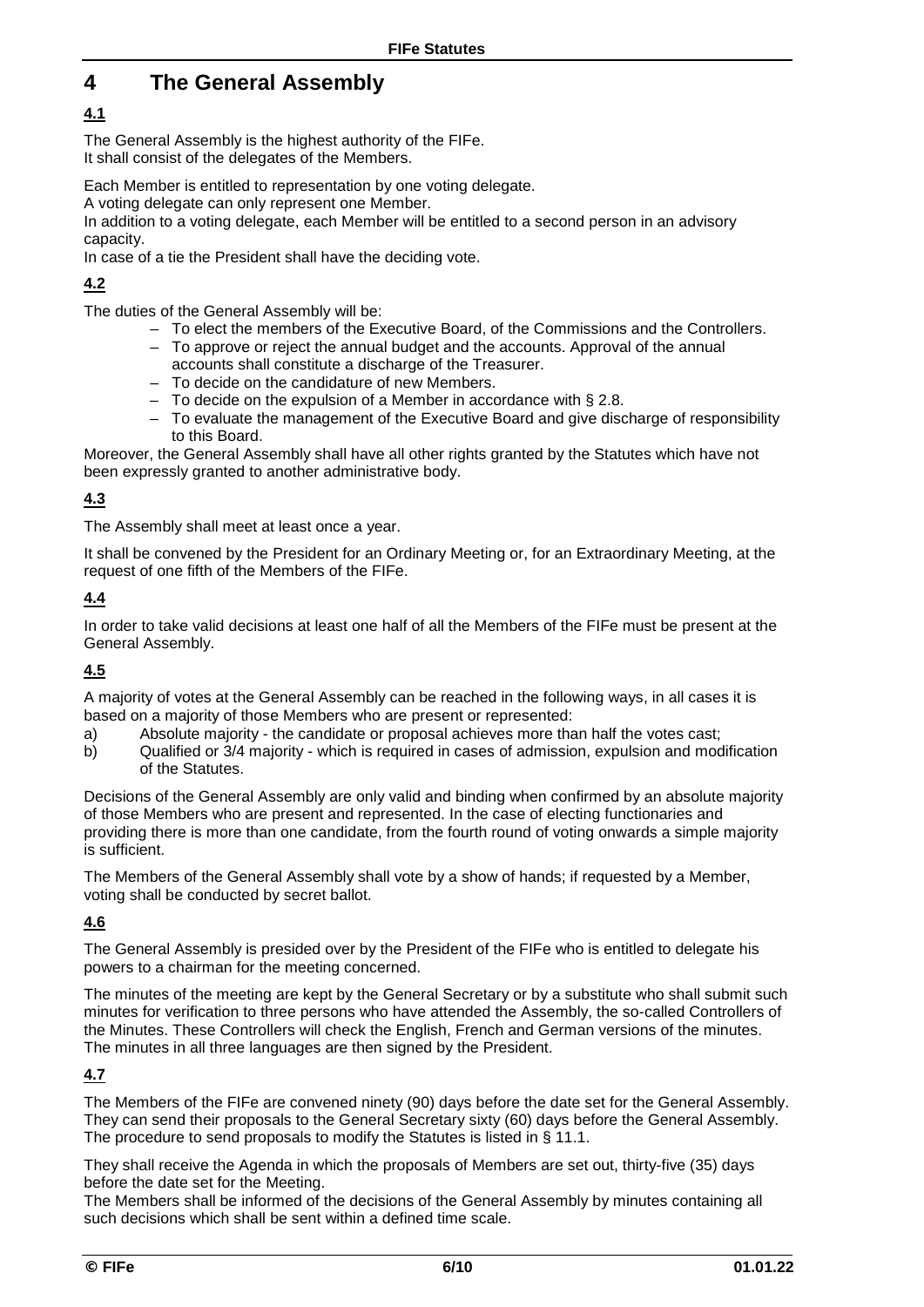### **4.8**

No decision can be taken on items not listed on the Agenda unless the General Assembly decides otherwise by vote, upon proposal of the President.

Proposals or motions must be written in French, German and English.

#### **4.9**

A Member who is not able to attend the General Assembly can be represented by another Member. No Member is allowed to represent more than one other Member.

No Member is allowed to be represented at two successive General Assemblies.

#### **4.10**

The meetings of the General Assembly are open to all members of the FIFe Members. The General Assembly may, however, declare the meeting closed to such members for discussion of certain items.

# **5 The Executive Board**

# **5.1**

The Executive Board shall be elected by the General Assembly.

Only members of clubs that are FIFe Members may be elected to the Executive Board. It shall be composed of:

- a President
- a Vice President
- a General Secretary
- a Treasurer
- a Vice Secretary
- a Vice Treasurer.

All six Board members have the right to vote on the Board.

The Executive Board is responsible for:

- the implementation of the decisions taken by the General Assembly
- handling the day-to-day affairs
- the administration of the FIFe.

The Executive Board shall take all decisions relating to discipline, upon the recommendation of the disciplinary commission.

- a) The President supervises the activities of the FIFe at all events. He ensures the observance of the Statutes and Rules; he presides at meetings of the Executive Board and the General Assembly, except when he decides to delegate his powers in accordance with § 4.6.
- b) The Vice President fulfils the duties of the President in his absence.
- c) The General Secretary centralises the activities of the Executive Board under the supervision of the President. He will be responsible for the minutes of meetings, of distributing suggestions, proposals and notices of meetings, and of updating Standard and Rules following the General Assembly. These updated Standards and Rules shall then be sent to the relevant Commission for its confirmation. All correspondence to and from the Board must go through the General Secretary.
- d) The Treasurer shall be in charge of preparing accounts, collecting all fees and dues, effecting payments, keeping the books and compiling the Annual Financial Report.
- e) The Vice Secretary and Vice Treasurer shall assist the General Secretary and the Treasurer in all aspects of their work.
- f) The Vice Secretary, respectively, Vice Treasurer fulfils the duties of the General Secretary, respectively, Treasurer in case of his absence.

# **5.2**

The FIFe shall be bound by the joint signature of two members of the Executive Board, of which at least one must be that of the President or the Vice President.

#### **5.3**

The members of the Executive Board are elected for a period of three years. One third of the members of the Executive Board shall stand for re-election annually. Outgoing Board members shall be eligible for re-election.

Should a board-member be unable to fulfil his duties, due to retirement, resignation, dis- or inability, the Executive Board is entitled to co-opt a substitute for the remainder of that term of office. This term expires automatically at the next General Assembly, where this board vacancy will be up for election.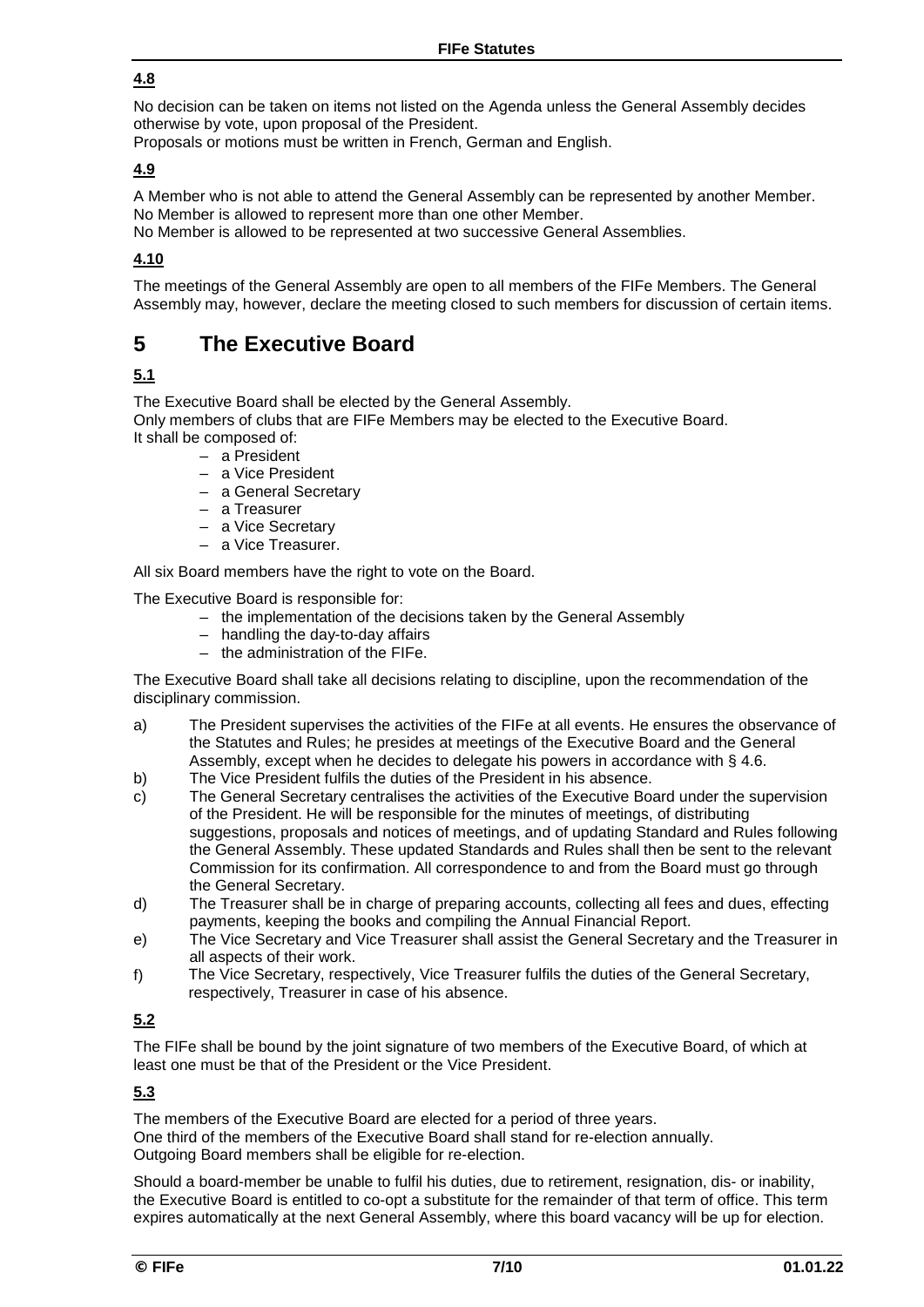### **5.4**

The Executive Board shall notify Members of all elections and eventual vacancies.

Nominations of candidates must reach the Executive Board no later than sixty (60) days prior to the date of the General Assembly. The names of all candidates will be listed on the agenda. No other candidates shall be eligible for election.

#### **5.5**

In principle, all offices shall be honorary. However, the members of the Executive Board are to be reimbursed for their travelling expenses, accommodation and actual expenses.

The General Secretary shall receive a monthly allowance, the allocation and amount of which shall be determined by the General Assembly upon the recommendation of the Executive Board.

A special amount should be set aside for the purpose of reimbursing the expenses of the Commissions and other elected officials, the amount of which will be decided annually by the General Assembly.

# **6 Commissions**

### **6.1**

The Commissions shall consist of individuals selected for their abilities and elected by the General Assembly for a period of three years. Such individuals must be members of a FIFe Member.

The members of the different Commissions shall elect one person to be responsible for that Commission.

The Commissions must meet prior to each General Assembly and must submit a written report, containing the results of their work, to the General Assembly.

Should a Commission member be unable to fulfil his duties due to retirement, resignation, disability or un-ability, a replacement must be elected for the duration of the period of office at the following General Assembly.

#### **6.2**

- 1. The Breeding & Registration Commission shall be responsible for:
	- the relevant rules in the Breeding & Registration rules
	- attempting to standardise the regulations relating to records of origin in conformity with existing standards and rules.

The Commission shall consist of three (3) members all of whom have kept a pedigree register in their own organisation for a period of at least three years and have been breeding for at least three years.

- 2. The Judges & Standards Commission shall be responsible for:
	- studying the admission of new breeds and the establishment of the Standards applicable to such new breeds
	- modifying the Standards of recognised breeds
	- maintaining the Rules for Judges and Student Judges
	- a training programme for Student Judges and the further education of existing Judges.

The Commission shall consist of six (6) members. Each FIFe category must be represented by at least two (2) members who are International Judges qualified in that category.

- 3. The Show Commission shall be responsible for:
	- the concept of shows and the modifications necessary to ensure efficient organisation of such shows
	- the application of the Show Rules.

The Commission shall consist of five (5) members, who must be show organisers, if possible from five (5) different countries.

- 4. The Disciplinary Commission:
	- shall consist of five (5) members none of whom may be a member of the Board  $-$  shall give in each case its recommendations to the Executive Board.
	- shall give in each case its recommendations to the Executive Board.
- 5. The Commission for Health & Welfare shall be responsible for:
	- the relevant rules in the Breeding & Registration Rules
	- representing the FIFe on all matters concerning the health & welfare of cats
	- shall be concerned with gathering information concerning health & welfare of cats and distributing such information as requested by Members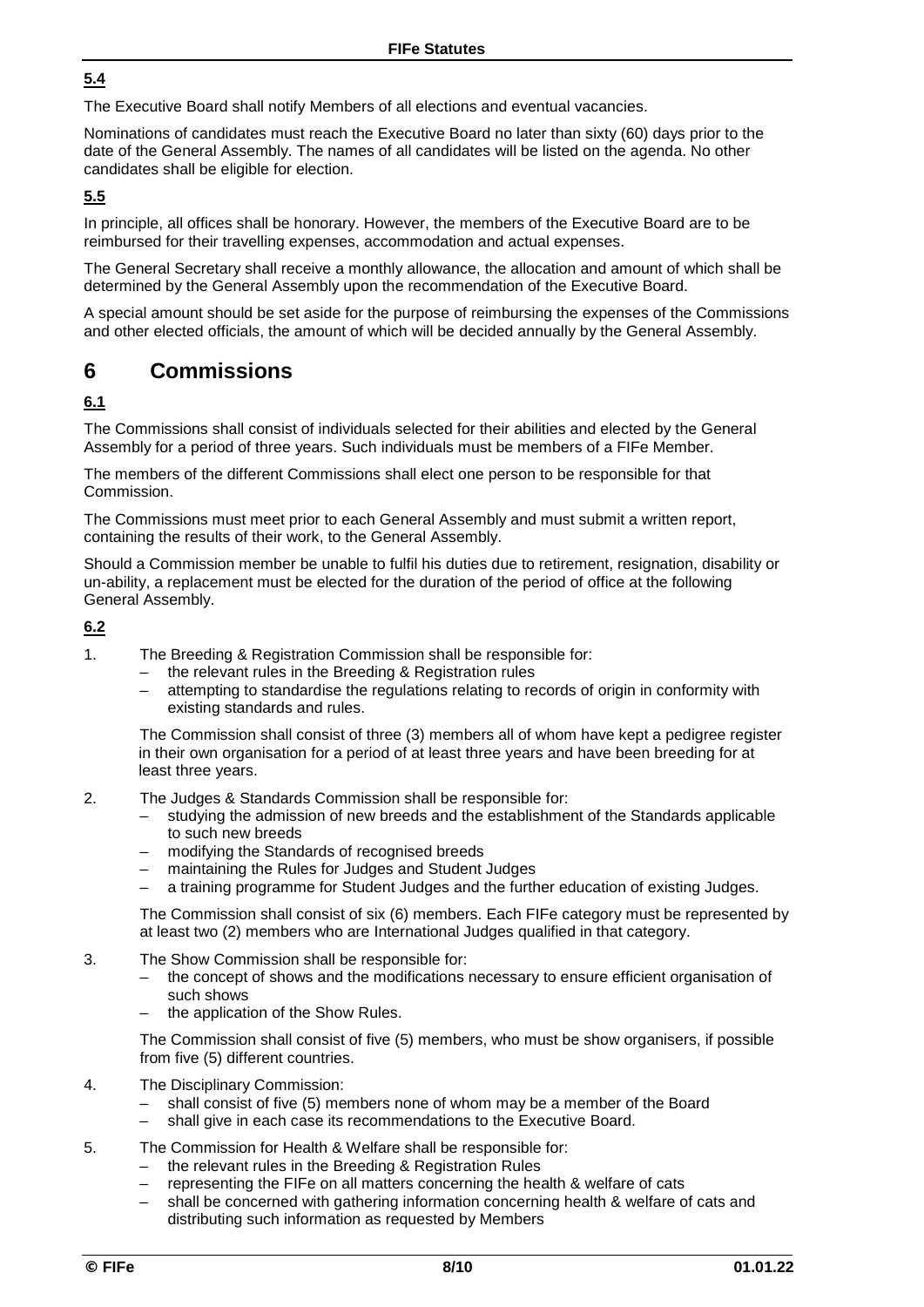liaising with the Judges & Standards Commission, the Breeding & Registration Commission and the Show Commission on matters which relate to the health and welfare of cats.

The Commission shall consist of three (3) members who must be able and willing to make contact with research institutes, national and local official bodies as well as breeders for the purposes of obtaining information and then working with the information obtained.

#### **6.3**

The aforementioned Commissions (Judges & Standards, Breeding & Registration, Show, Disciplinary, and Health & Welfare) shall be free to express their opinions. They must submit their findings to the Executive Board which will present such findings to the next General Assembly.

Correspondence addressed to the Board or the Commissions must be in one of the three official languages and must be forwarded by the Member with a covering letter to the General Secretary who will advise the appropriate Commission.

Correspondence sent direct from members of Members is unacceptable.

# **7 Controllers**

#### **7.1**

Two Controllers and two Assistants, elected by the General Assembly for a period of three years, shall control the accounts and the balance sheet of the FIFe and subsequently prepare a report on their findings for the General Assembly. They may not be members of any other official body of the FIFe.

The Controllers have the right to inspect the books and other documents kept by the treasurer at any time.

# **8 Disciplinary powers**

### **8.1**

The Executive Board can, upon recommendation of the Disciplinary Commission, apply the following disciplinary measures:

- call to order
- reprimand
- fine
- temporarily expel from all or from certain events.

Only the General Assembly has the power to permanently expel a Member (as per § 2.8).

#### **8.2**

Upon the recommendation of the Disciplinary Commission, the Executive Board is empowered to impose a disciplinary measure against any Member of the FIFe or against any individual chosen by the FIFe to carry out certain duties, and against any judge.

The Member or individual concerned shall be entitled to a hearing.

Any Member or individual who is the object of a disciplinary measure may appeal to the General Assembly. This appeal must be addressed to the Executive Board within thirty (30) days following receipt of the decision; such decision must indicate the appeal procedure and deadline.

The implementation of a decision against which an appeal has been filed, shall be deferred.

#### **8.3**

Decisions, containing their motivation, shall be notified to the person concerned by registered letter. Disciplinary decisions may be communicated to FIFe Members.

# **9 Financial resources of the FIFe**

#### **9.1**

The financial resources of the FIFe shall consist of:

- annual fee paid by the clubs and Federations of clubs
- a fee levied for registration of cattery names
- a fee levied for judges' examinations
- a fee levied for national and international shows
- reimbursement of the IC rosettes, the IP rosettes, the GIC and GIP awards etc.
- grants, donations and any other resources from which the FIFe may benefit.

The General Assembly shall determine the amounts, in Euro, payable as fees and dues yearly.